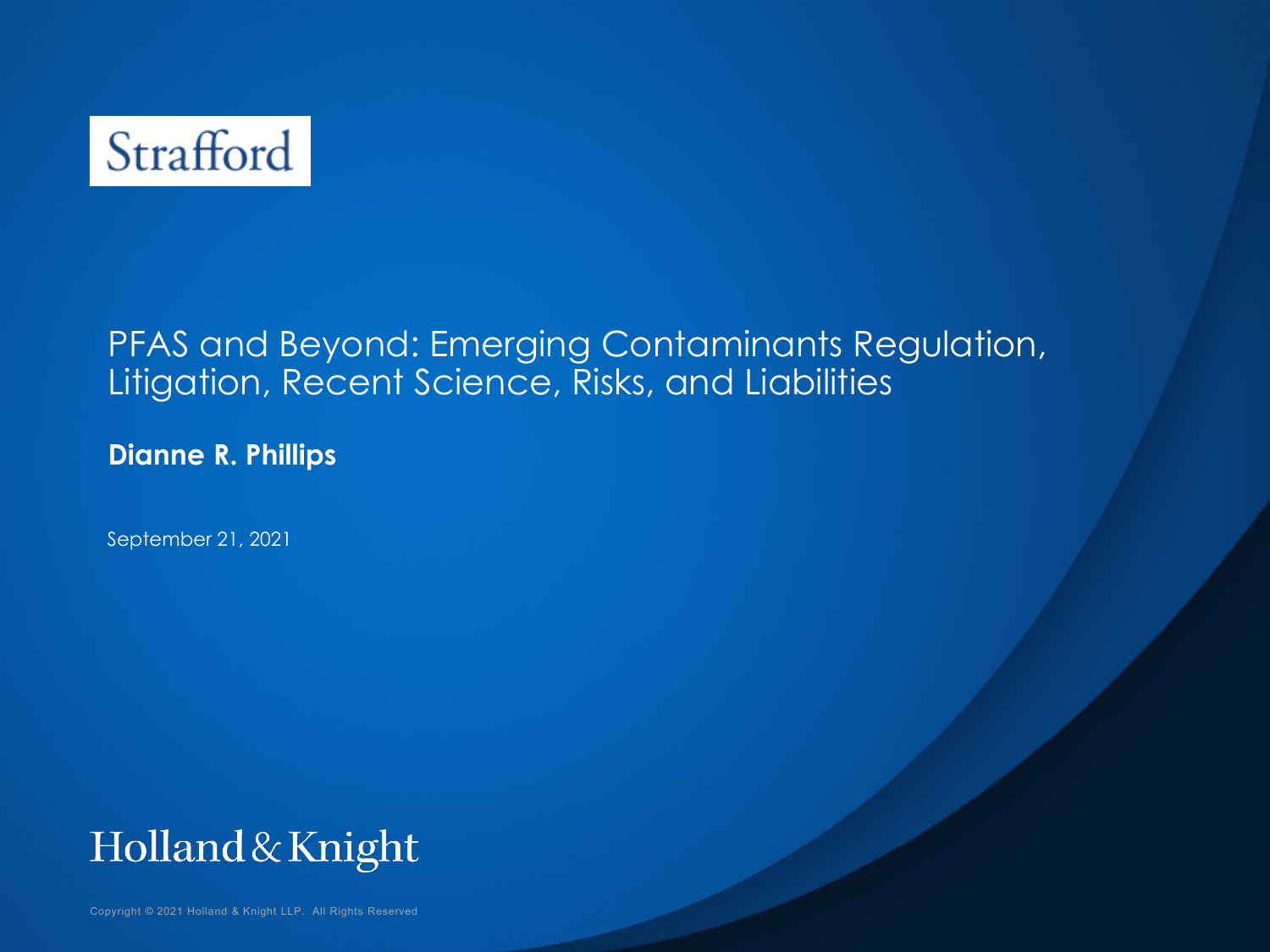# Regulatory Updates

- 1. CERCLA: PFAS as a "Hazardous Substance"
- 2. Toxics Release Inventory (TRI)
- 3. Toxic Substances Control Act (TSCA)
- 4. Drinking Water
- 5. Stormwater/Wastewater
- 6. Air Emissions
- 7. Biosolids
- 8. State Regulation
- 9. Food Specific Considerations
- 10. PFAS & Beyond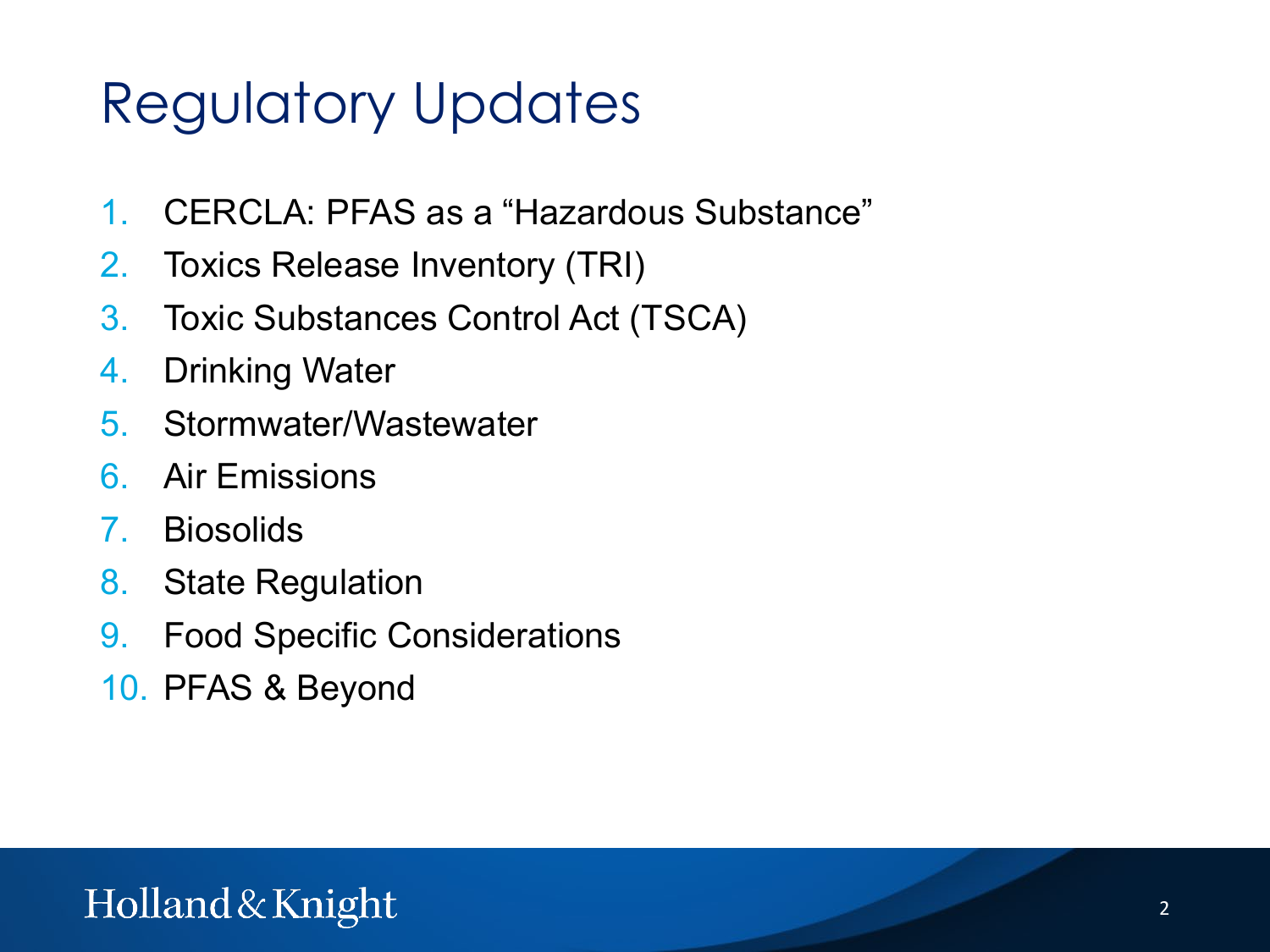### Big Picture Compliance Overview

- Consideration of both federal and state requirements
	- Many states are advanced in their PFAS regulatory schemes
- Evaluate operations and environmental media
	- − Many different types of businesses & property uses implicate PFAS
- Air, Water (wastewater, stormwater, groundwater), Land (biosolids)
	- − Each category of environmental media is implicated by PFAS use
- Evolving analytical methods
	- − Limited EPA-validated analytical methods available (although EPA is working on it)
	- − [Status of EPA Research and Development on PFAS](https://www.epa.gov/chemical-research/status-epa-research-and-development-pfas) | Safer Chemicals Research | US EPA (Status of various test methods and timeline for validation, including non-potable water)
- Record-keeping & Reporting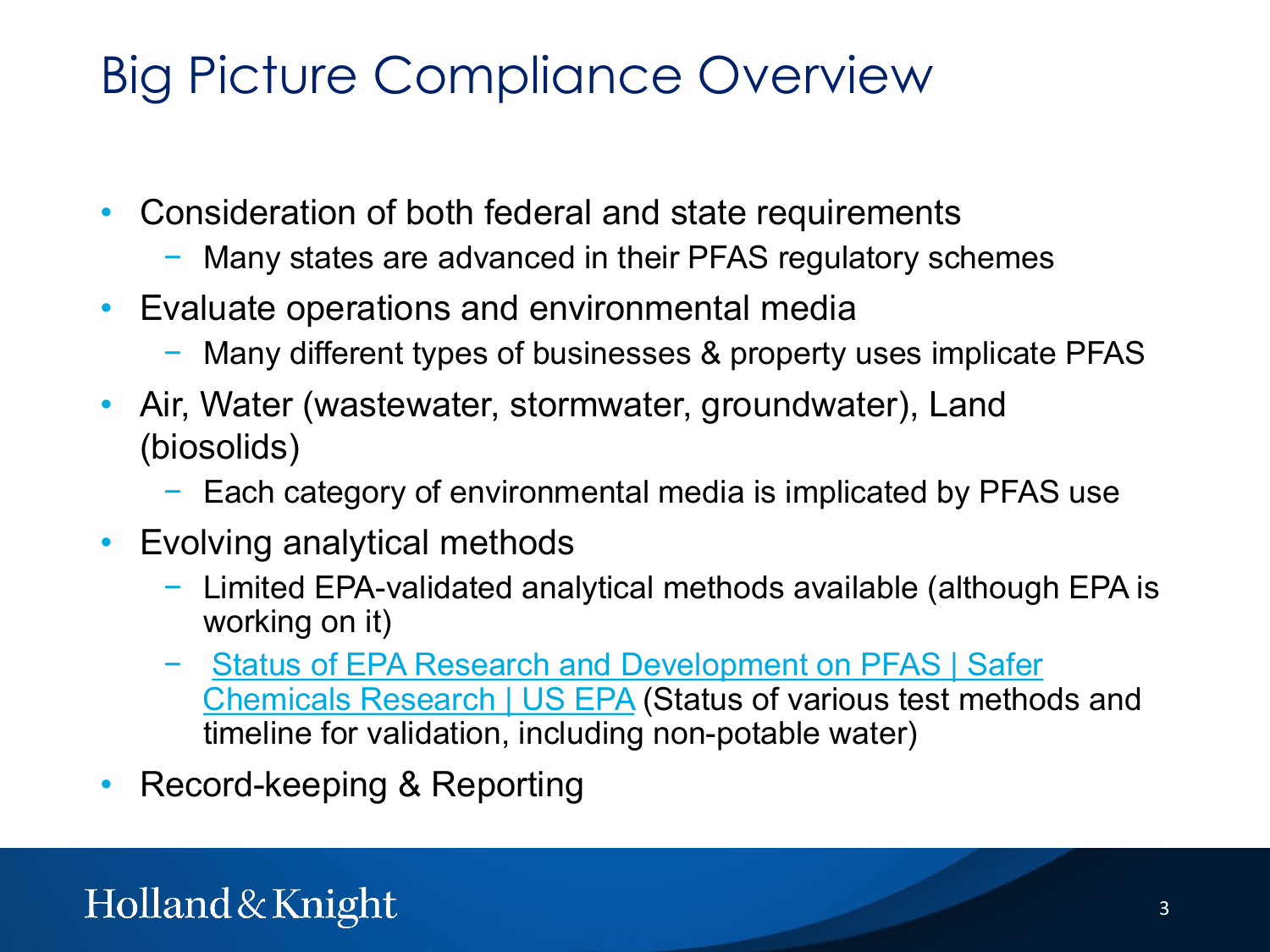### CERCLA Refresher

- CERCLA and state analogs are retroactive PFAS listing is likely
- **PFAS Action Act of 2021** was recently advanced in Congress in furtherance of this effort.
- [EPA's 2019 PFAS](https://www.epa.gov/pfas/epas-pfas-action-plan) Action Plan committed to listing PFOA and PFOS as "hazardous substances."
- CERCLA requires remedial action when there is a release or substantial threat of release of any "pollutant or contaminant which may present an imminent and substantial danger to the public health or welfare."
	- EPA considers PFAS "pollutants or contaminants," and has been using this concept to require PFAS remediation on a site-by-site basis using "applicable, relevant, and appropriate requirements." CERCLA § 121(d) and NCP § 300.430(f)(1)(ii)(B).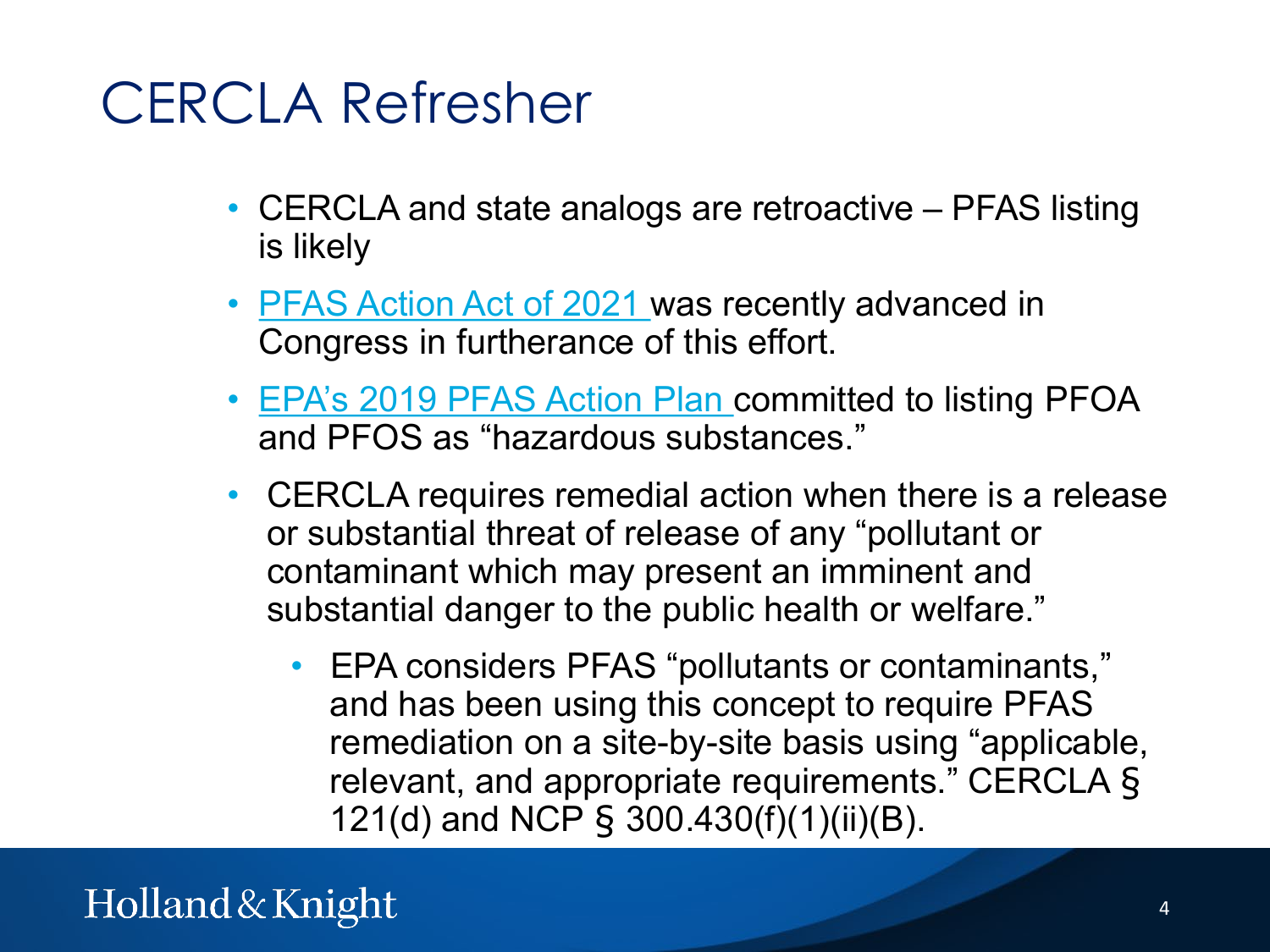### Enforcement Trends

- Since 2002, EPA has initiated 12 enforcement actions related to PFAS, including four since 2017
- EPA also continuing to investigate PFAS releases, including issuing 20 information request letters and conducting 11 onsite inspections since July 2017, including joint inspections with states
- Some states are already beginning to require active and closed Superfund and brownfield sites to sample for PFAS, which increases enforcement and remediation risks.
	- New York and New Jersey require all active remediation sites to sample for certain PFAS.
	- New York requires owners or operators of sites that have already received regulatory closure to sample for PFAS.
	- New Jersey has expressed willingness to reopen closed sites to sample for PFAS.
	- California is requiring a phased investigation of PFAS at sites that are potential users of PFAS.
	- Massachusetts requires investigation of sites with potential PFAS contamination under its Massachusetts Contingency Plan.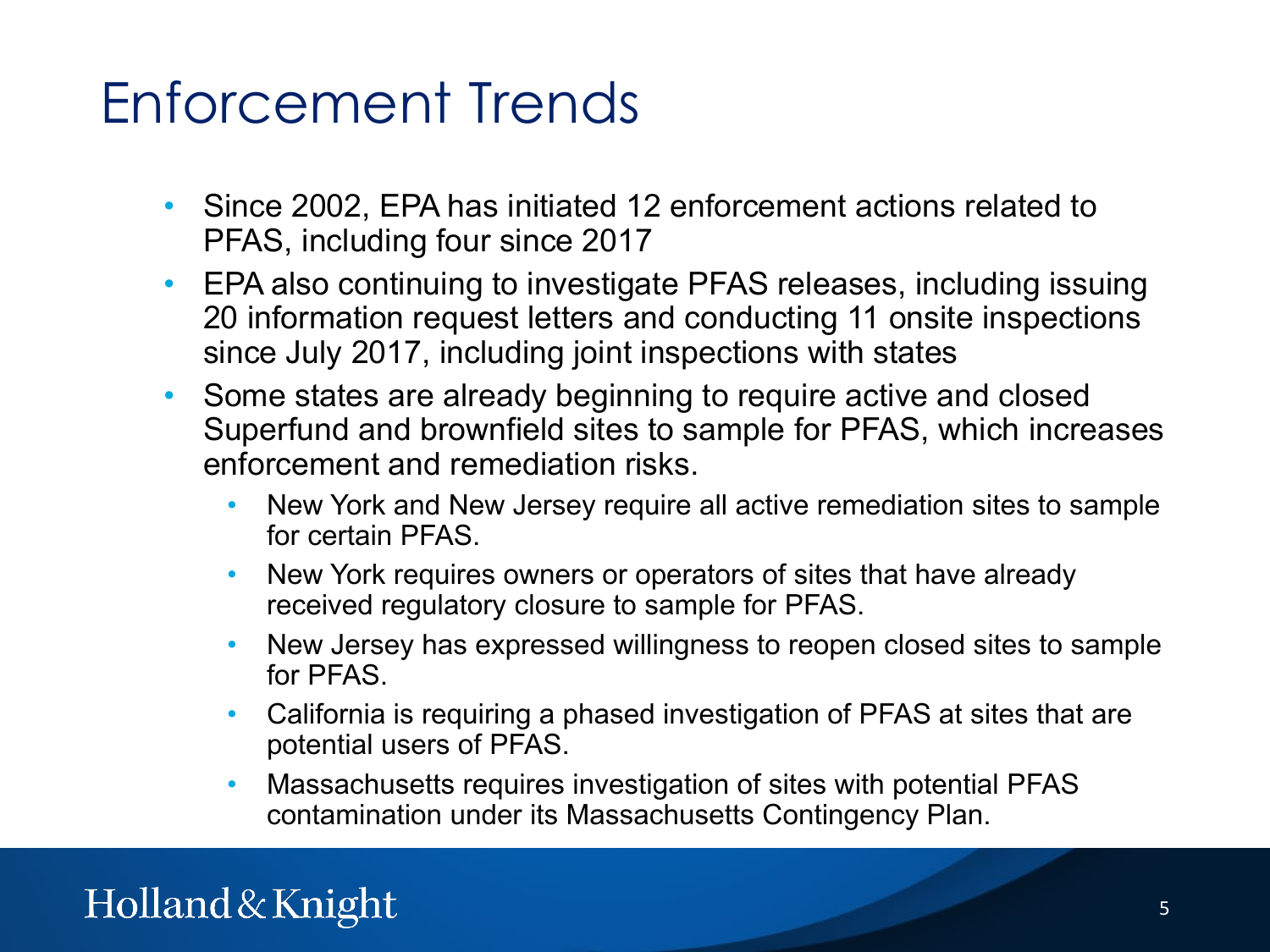# Toxics Release Inventory (TRI) Reporting

- Section 313 of the Emergency Planning and Community Right-to-Know Act (EPCRA), [42 U.S.C. 11023](https://www.law.cornell.edu/uscode/text/42/11023)
- Based upon SIC and NAICS Codes, [40 C.F.R. 372.23](https://www.law.cornell.edu/cfr/text/40/372.23)
- [National Defense Authorization Act FY 2020](https://congress.gov/116/plaws/publ92/PLAW-116publ92.pdf) (PUBLIC LAW 116– 92—DEC. 20, 2019)
	- PFAS Act of 2019 (Sections 7301- 7362)
- Section 7321 added 172 PFAS compounds to TRI reporting requirement; compounds added continually
- Supplier Notification, [40 C.F.R. 372.45](https://www.law.cornell.edu/cfr/text/40/372.45) (Safety Data Sheet)
- Guidance: [EPA TRI Guide with Updates NAICS](https://ofmpub.epa.gov/apex/guideme_ext/f?p=104:41) Codes
- Guidance: EPA PFAS [Reporting Guidance](https://ofmpub.epa.gov/apex/guideme_ext/f?p=guideme:gd-title:::::title:pfas_resources)
- June 3, 2021: 3 more PFAS added to TRI for July 1, 2022 reporting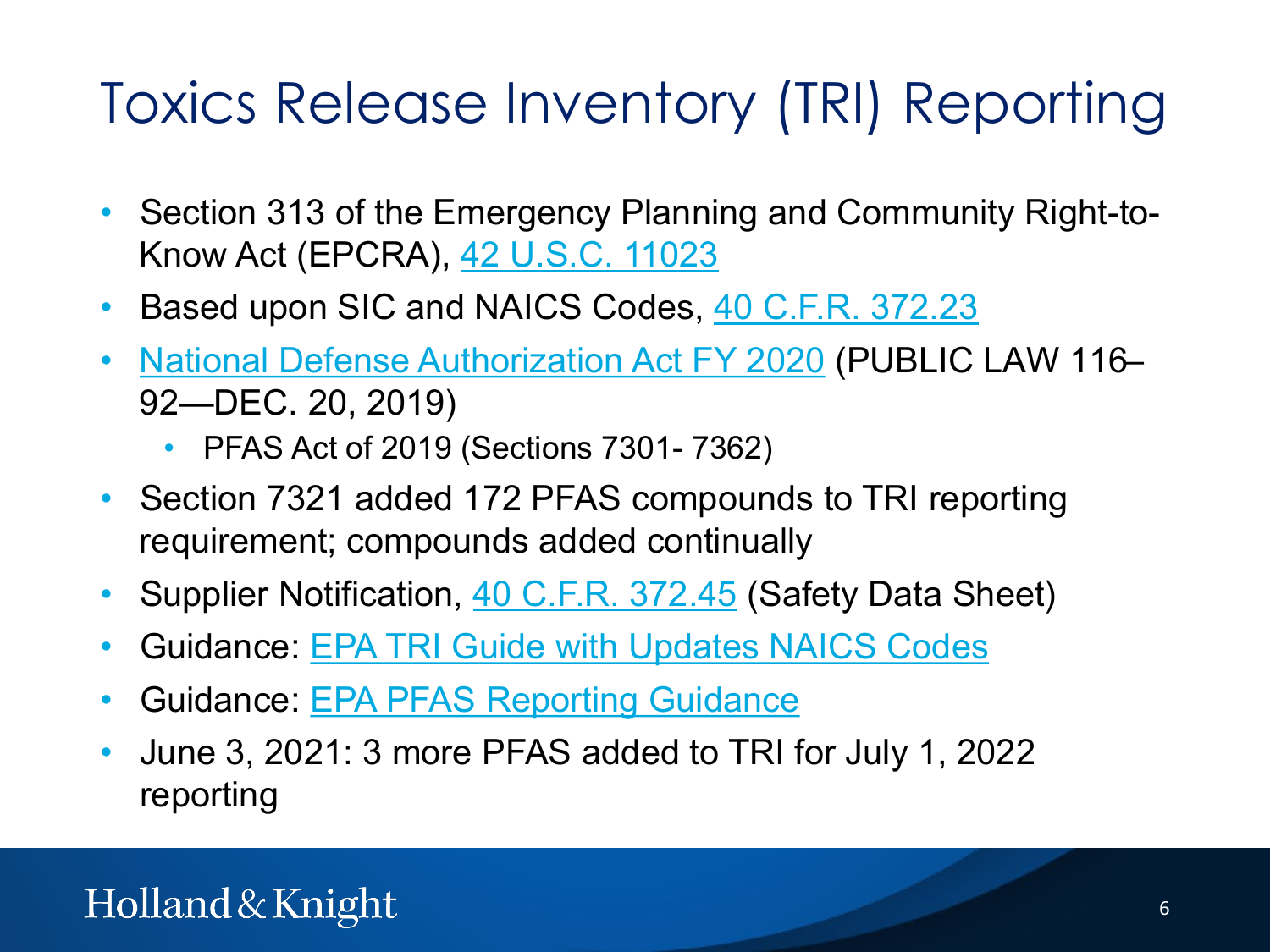# Toxic Substances Control Act (TSCA)

- NDAA Section 7351: Amended Section 8 reporting requirements (EPA rule required by 1/1/2023)
- EPA [Proposed Rule J](https://www.epa.gov/node/267465/view)une 2021: Comments Due 9/27/2021
	- − EPA proposes to require persons that manufacture (including import) or have manufactured these chemical substances in any year since January 1, 2011, to electronically report information regarding PFAS uses, production volumes, disposal, exposures, and hazards.
	- − New regulations, 40 C.F.R. Part 705
	- − Seeking manufacturing data from 2011 onward
	- − Detailed reporting requirements will generate voluminous (largely) publicly available data
	- − Roadmap to entities using PFAS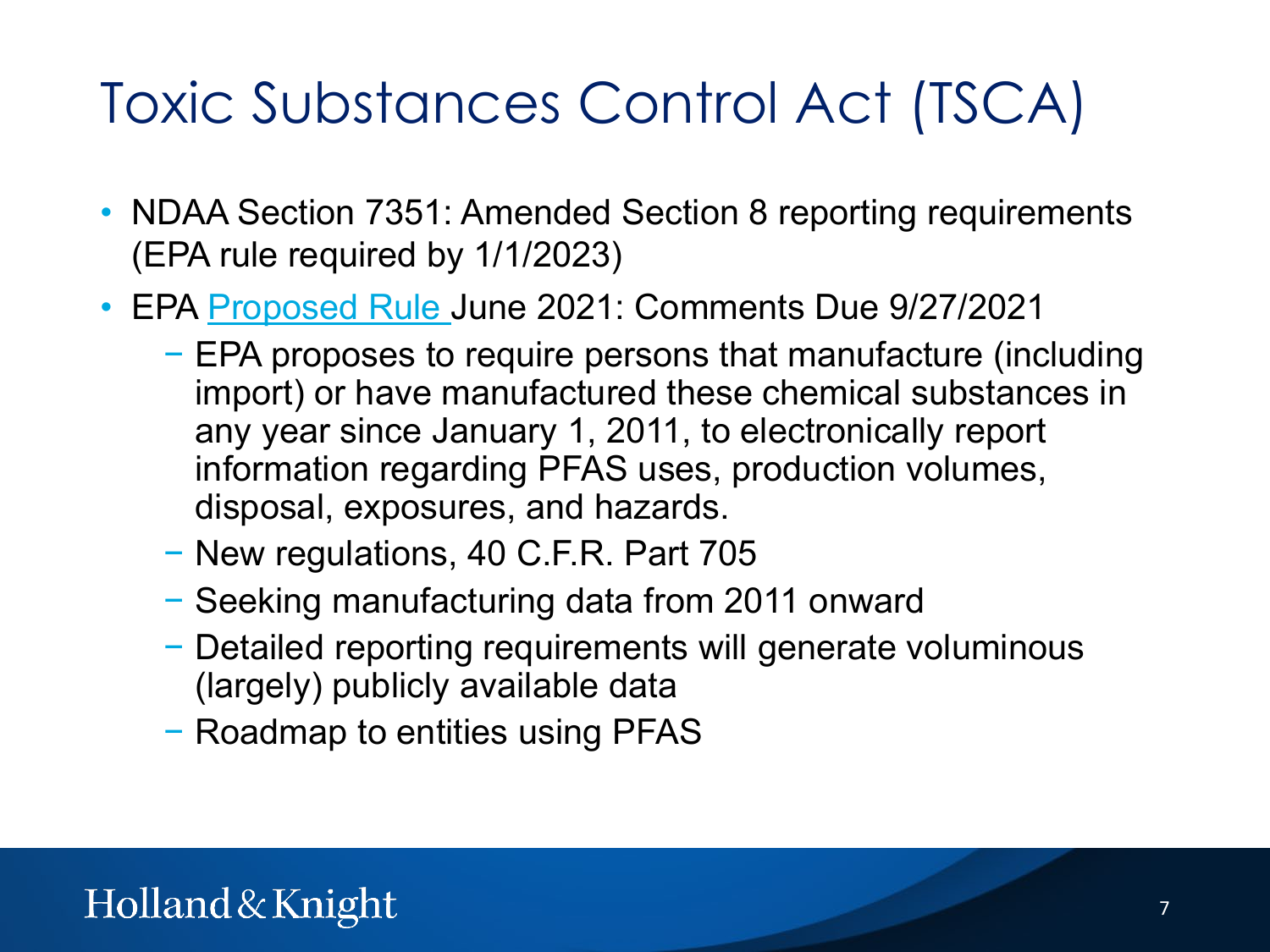### TSCA Proposed Rule – Key Issues

- Very broad inclusion of PFAS compounds
	- − List is illustrative only
	- − Defined by combination of carbon and fluorine atoms
	- − More than 1,000 substances identified by EPA
- Very broad inclusion of entities subject to reporting
	- − Manufacturers for any commercial purpose, including test marketing, R&D, etc.
	- − Includes byproducts, impurities, chemical transformation during use or aging
	- − Includes importers
	- − Includes "articles" as well as chemical substances
	- − No exemption for small businesses or de minimis quantities
- Very broad search of records and information required
	- − "Known or reasonably ascertainable by" all information in possession or control, plus a reasonable person what might be expected to possess, control or know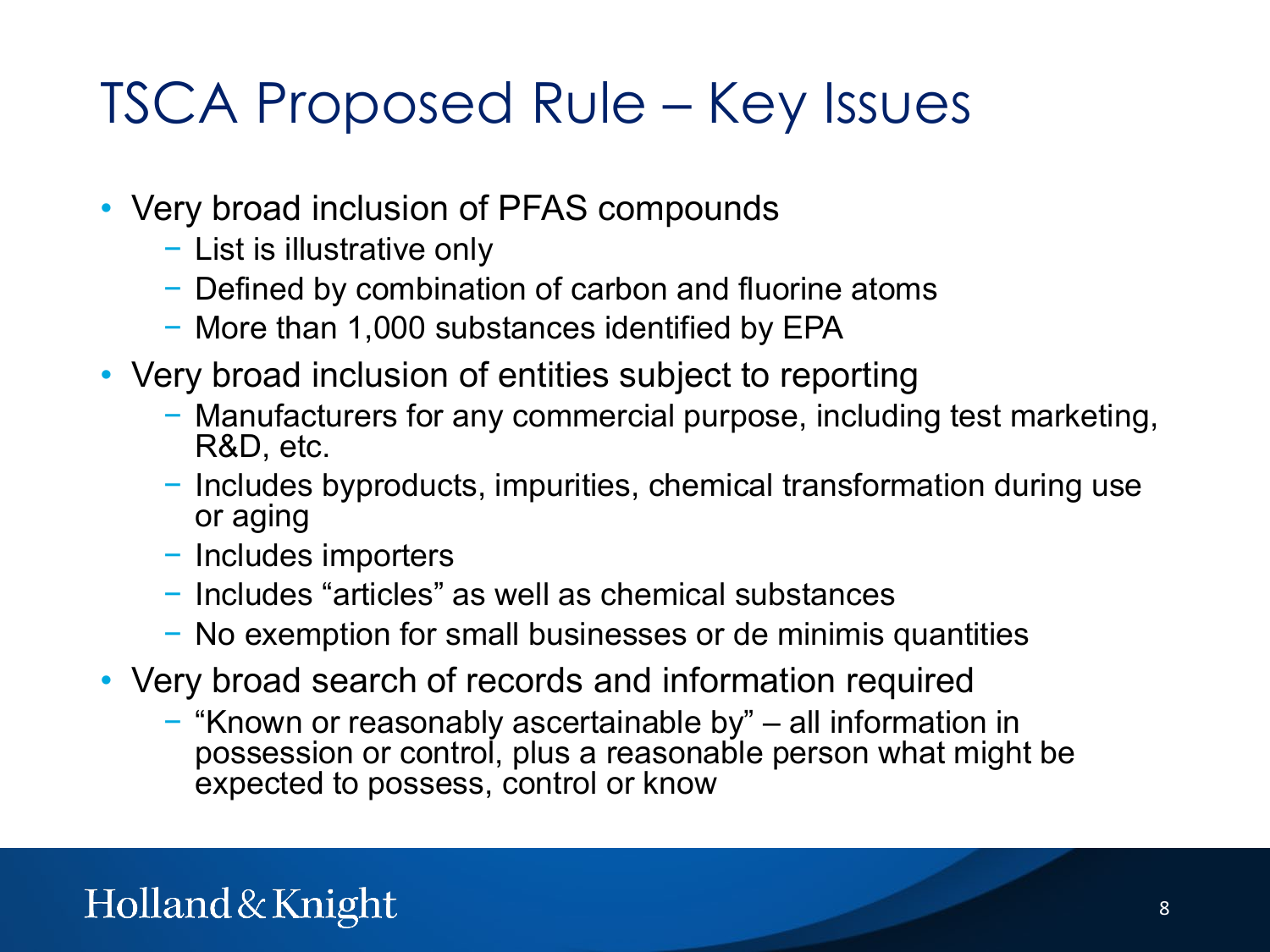### More TSCA Updates

- EPA [announces](https://www.epa.gov/chemicals-under-tsca/epa-announces-changes-prevent-unsafe-new-pfas-entering-market) elimination of Low Volume Exemptions (LVEs) for new PFAS compounds
	- − EPA seeking voluntary withdrawal of previously issued LVEs
- [Significant New Use Rule \(July 2020\)](https://www.regulations.gov/document/EPA-HQ-OPPT-2013-0225-0232)
	- − prohibits companies from manufacturing, importing, processing, or using certain long-chain PFAS without prior EPA review and approval
	- − Includes foreign articles which use/contain identified PFAS compounds (e.g., surface coatings)
	- − Prior [Final Guidance Document](https://www.epa.gov/assessing-and-managing-chemicals-under-tsca/guidance-imported-articles-covered-july-2020-pfas-rule) (Jan. 19, 2021) limiting the definition of surface coating has been withdrawn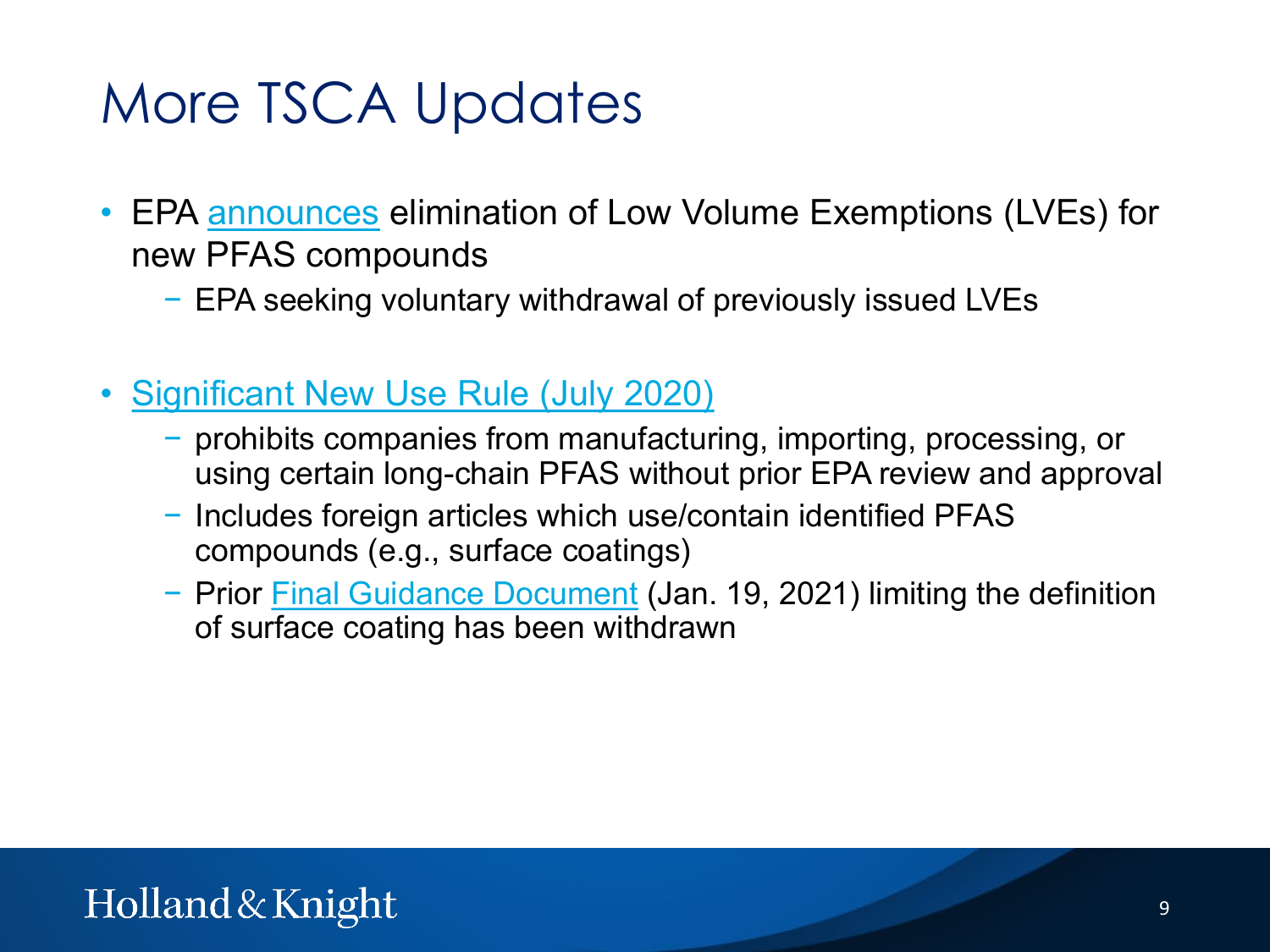### Drinking Water

- [EPA Health Advisory](https://www.epa.gov/sites/default/files/2016-05/documents/pfoa_health_advisory_final_508.pdf) (May 2016)
- **[EPA Preliminary Regulatory Determination](https://www.federalregister.gov/documents/2020/03/10/2020-04145/announcement-of-preliminary-regulatory-determinations-for-contaminants-on-the-fourth-drinking-water) (March 2020)** (PFOA & PFOS)
- [EPA Final Regulatory Determination](https://www.federalregister.gov/documents/2021/03/03/2021-04184/announcement-of-final-regulatory-determinations-for-contaminants-on-the-fourth-drinking-water) (March 2021) (PFOA & PFOS)
- [Fifth Unregulated Contaminant Monitoring Rule](https://www.epa.gov/dwucmr/fifth-unregulated-contaminant-monitoring-rule) (March 2021) (added 29 PFAS compounds to measure in public water systems broadly defined)
- Many states already regulating drinking water and PFAS contamination potentially impacting drinking water aquifers
	- [Massachusetts](https://www.mass.gov/doc/pfas-mcl-revisions-to-310-cmr-2200-clean-version-9-16-2020/download), [Michigan](https://content.govdelivery.com/accounts/MIDEQ/bulletins/298c5fe), [New Jersey,](https://www.nj.gov/dep/newsrel/2020/20_0025.htm) etc.
	- Updated lists can be found on the ITRC website
	- PFAS [Water and Soil Values Table Excel file–](https://pfas-1.itrcweb.org/wp-content/uploads/2021/08/ITRCPFASWaterandSoilValuesTables_JULY-2021-FINAL.xlsx) (updated July 2021)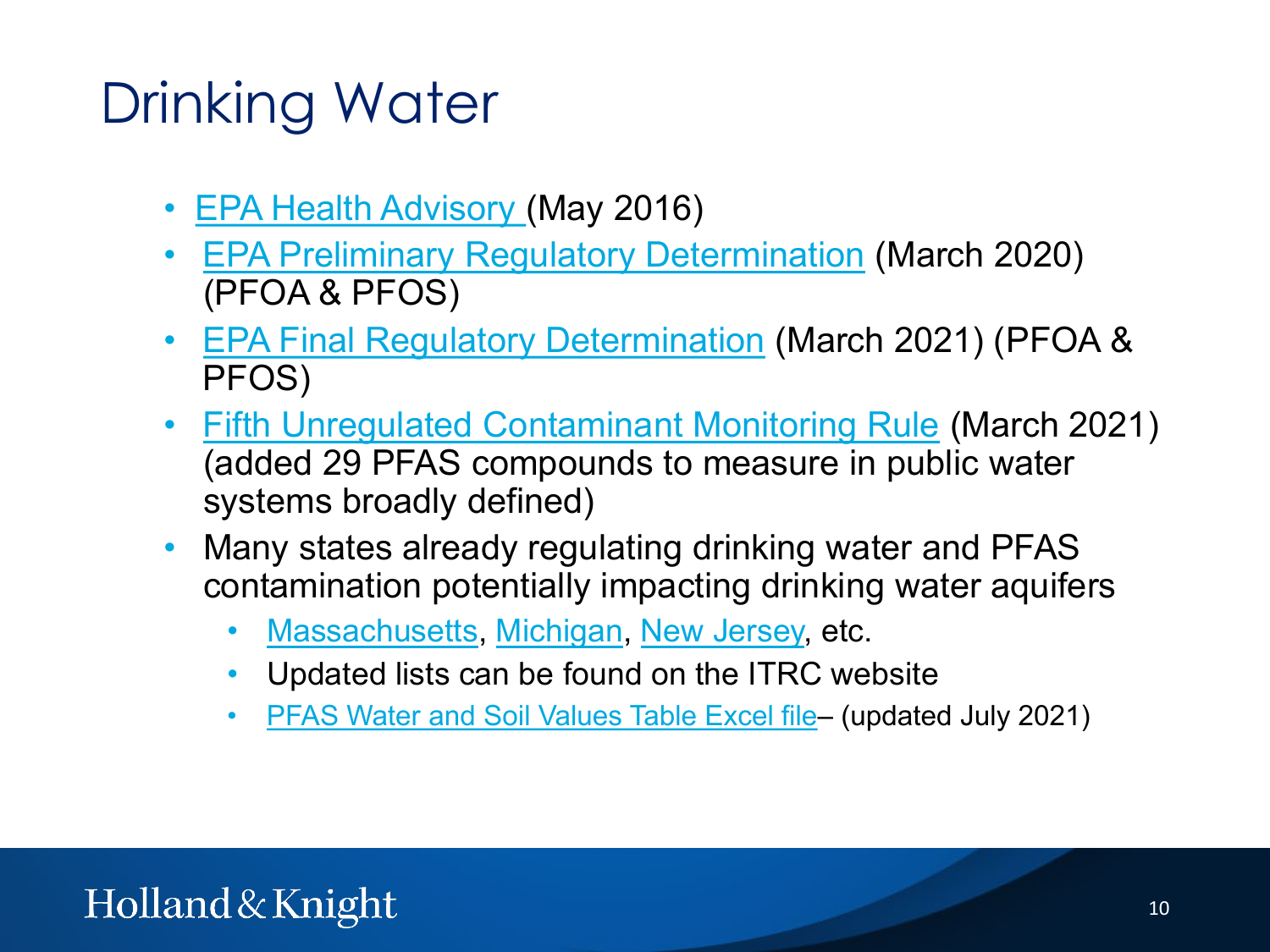# Stormwater/Wastewater Discharges

- National Pollutant Discharge Elimination System (NPDES):
- Interim Strategy for Per- and Polyfluoroalkyl Substances in Federally [Issued National Pollutant Discharge Elimination System Permits](https://www.epa.gov/sites/production/files/2020-11/documents/pfas_npdes_interim_strategy_november_2020_signed.pdf) (Nov. 30, 2020)
- [Multi-Sector General Permit \(MSGP\)](https://www.epa.gov/npdes/stormwater-discharges-industrial-activities-epas-2021-msgp) (March 1, 2021): stormwater management on industrial facilities
	- − PFAS Monitoring not included (except New Mexico)
- [Preliminary Effluent Guidelines Program Plan | US EPA](https://www.epa.gov/eg/preliminary-effluent-guidelines-program-plan)
	- − Announced September 8, 2021
	- − Organic Chemicals, Plastics and Synthetic Fibers category to address per- and polyfluoroalkyl substances (PFAS) discharges from facilities manufacturing PFAS.
	- − Metal Finishing category to address PFAS discharges from chromium electroplating facilities.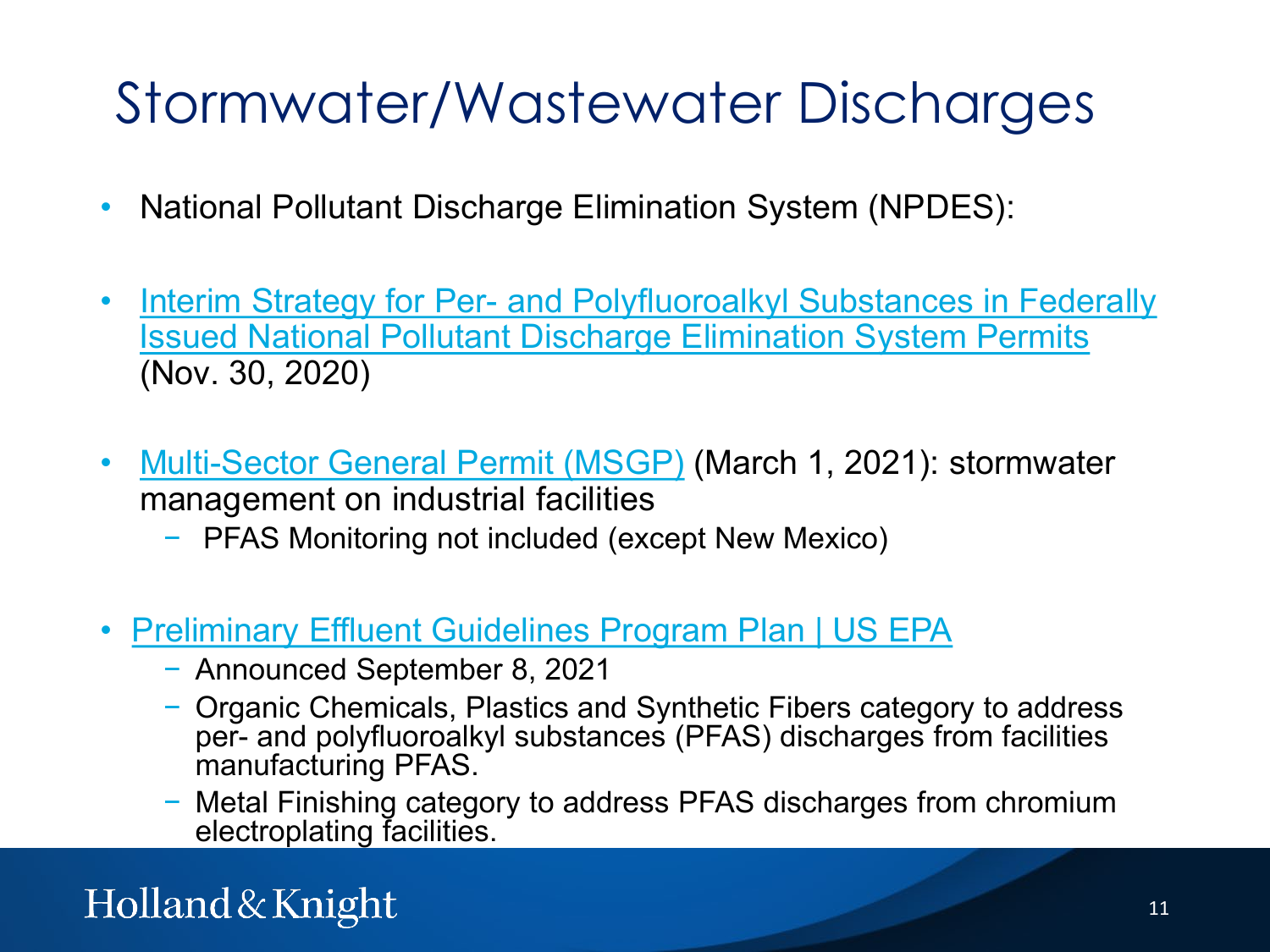# Evolving Analytical Issues

- **[Status of EPA Research and Development on PFAS](https://www.epa.gov/chemical-research/status-epa-research-and-development-pfas) | Safer** Chemicals Research | US EPA (Status of various test methods and timeline for validation, including non-potable water)
- PFAS [Analytical Methods Development and Sampling Research |](https://www.epa.gov/water-research/pfas-analytical-methods-development-and-sampling-research) US EPA (summary of research)
- SW-846 Test Method 8327: Per-and Polyfluoroalkyl Substances [\(PFAS\) by Liquid Chromatography/Tandem Mass Spectrometry](https://urldefense.com/v3/__https:/www.epa.gov/hw-sw846/sw-846-test-method-8327-and-polyfluoroalkyl-substances-pfas-liquid-chromatographytandem__;!!CUhgQOZqV7M!1FHLLO4PJ-3fHb3D_gc-9hLSxbewafSLnyc4vIZroHOSsGeoy8Kk1Pkxf1UWBjJWggRwAQ$)  (LC/MS/MS) | US EPA (first EPA approved method beyond drinking water)
- Frequent Questions about PFAS Methods for NPDES Permits | US EPA [\(No Part 136 Method available, but lots of guidance and](https://www.epa.gov/cwa-methods/frequent-questions-about-pfas-methods-npdes-permits) information for NPDES permittees and permit writers)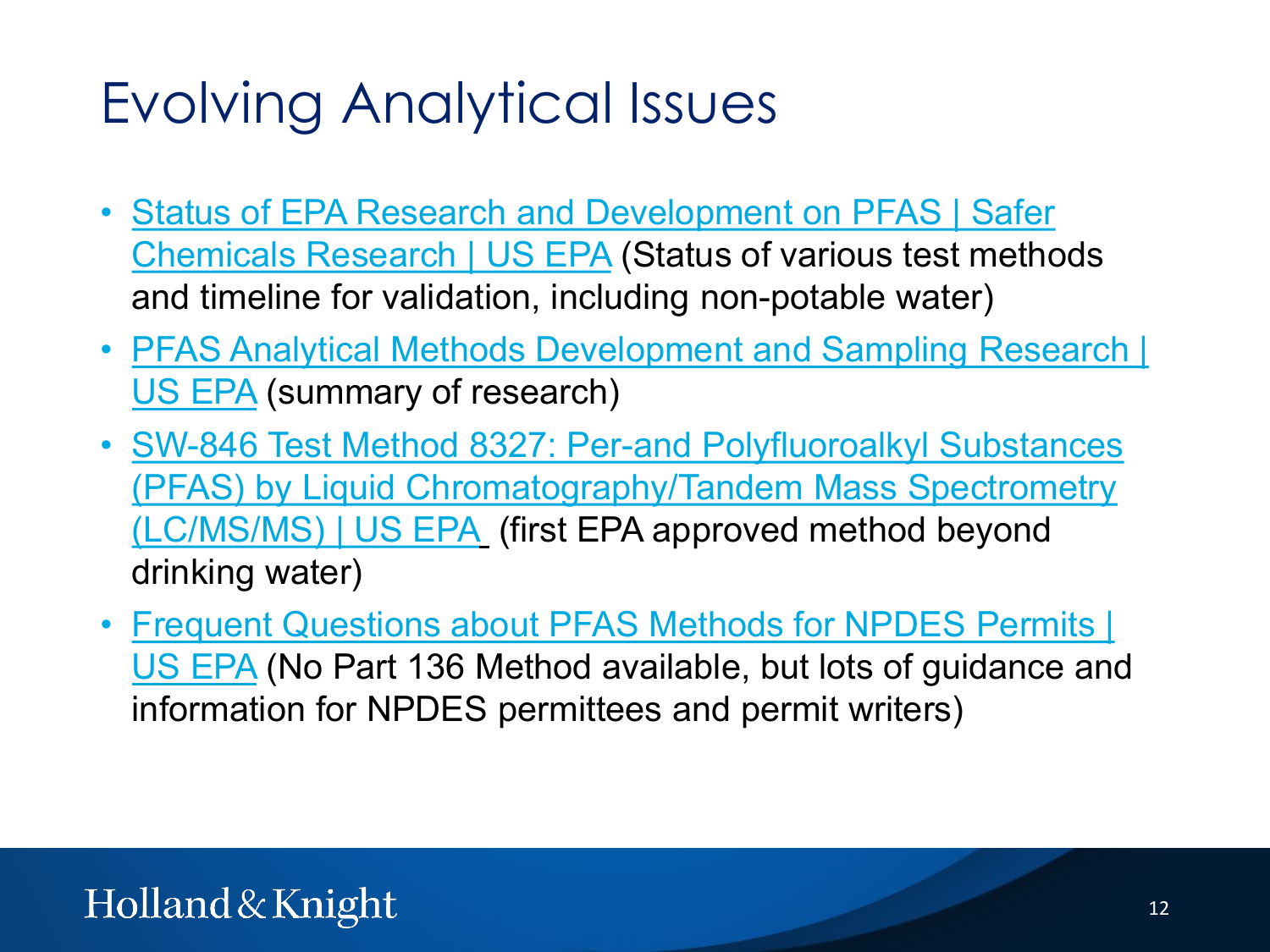### Air Emissions

- No federal regulation yet, but potential Clean Air Act jurisdiction if EPA acts
- Clean Air Act  $111(b)(1)(A), 42 U.S.C. 7411$  $111(b)(1)(A), 42 U.S.C. 7411$ , a compound that "contributes significantly to air pollution which may reasonably be anticipated to endanger public health or welfare"
- Clean Air Act 112, [42 U.S.C. 7412](https://www.law.cornell.edu/uscode/text/42/7412), "Hazardous Air Pollutant" the compound provides a "threat of adverse human health effects" or other "adverse environmental effects." (b)(2)
- EPA Office of Research and Development (ORD): EPA PFAS Air Emission [Measurements: Activities and Research | Science Inventory | US EPA](https://cfpub.epa.gov/si/si_public_record_report.cfm?Lab=NRMRL&dirEntryId=345762) (June 2019) (ORD technical support to states in measuring emissions)
- [Other Test Method 45 \(OTM-45\) Measurement of Selected Per-](https://www.epa.gov/sites/production/files/2021-01/documents/otm_45_semivolatile_pfas_1-13-21.pdf) and Polyfluorinated Alkyl Substances from Stationary Sources (Rev 0 1/13/2021)
- PFAS [Action Act of 2021](https://debbiedingell.house.gov/uploadedfiles/pfas_action_final.pdf) (Section 8: mandates listing of PFAS as Hazardous Air Pollutants)
- [National Defense Authorization Act FY 2020](https://congress.gov/116/plaws/publ92/PLAW-116publ92.pdf) (PUBLIC LAW 116–92—DEC. 20, 2019)
	- Section 330-332: emission reductions from incinerators used for AFFF, data collection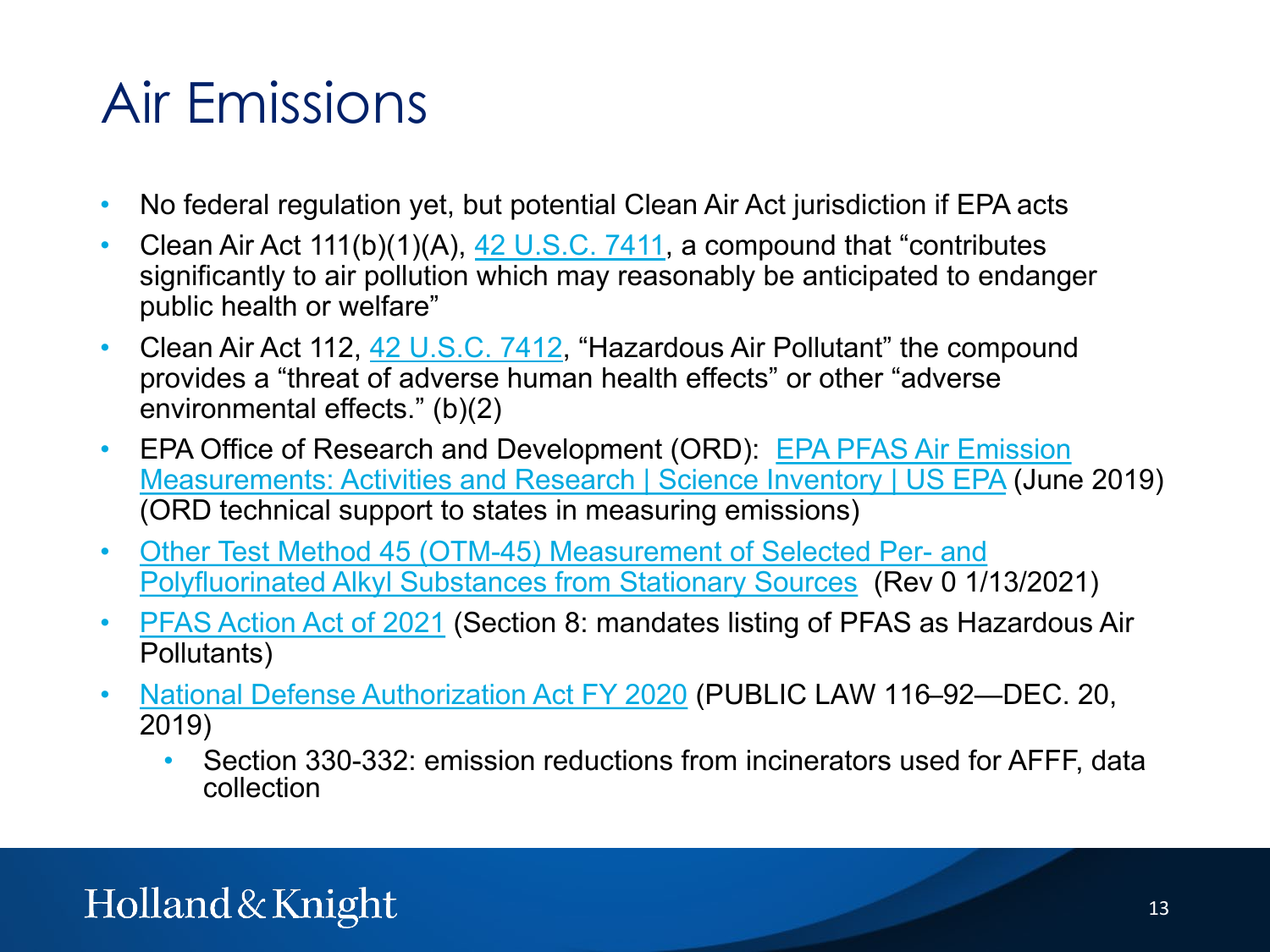## Air Emissions: States

- States with PFAS air regulation in process:
	- [Michigan](https://www.michigan.gov/documents/deq/deq-aqd-toxics-ITSLALPH_244167_7.pdf) (p. 36)
	- [New Hampshire](https://www.des.nh.gov/sites/g/files/ehbemt341/files/documents/2020-01/Env-A%201400.pdf) (p. 40)
	- [New York](https://www.dec.ny.gov/docs/air_pdf/dar1proposed.pdf) (p. 64)
	- <u>[Texas](https://www.tceq.texas.gov/assets/public/implementation/tox/evaluations/pfcs.pdf)</u> (p. 14)
	- [California](https://ww2.arb.ca.gov/our-work/programs/ab-2588-air-toxics-hot-spots/hot-spots-inventory-guidelines)
- [Assessment of Methods to Collect and Analyze Perfluoroalkyl](https://ww2.arb.ca.gov/sites/default/files/2021-05/040621%20--%20PFAS%20Final%20Report%20UCB%203%2018%2021%20(002).pdf) and Polyfluoroalkyl Substances (PFASs) in Air, Dust and Soil (February 2021) (California white paper)
- [Frequently Asked Questions on Air Quality Related Issues -](https://www.michigan.gov/documents/pfasresponse/Frequently_Asked_Questions_on_Air_Quality_Related_Issues_-_Air_Quality_Workgroup_MPART_663729_7.pdf) Air Quality Workgroup, MPART (michigan.gov) (Michigan Fact Sheet)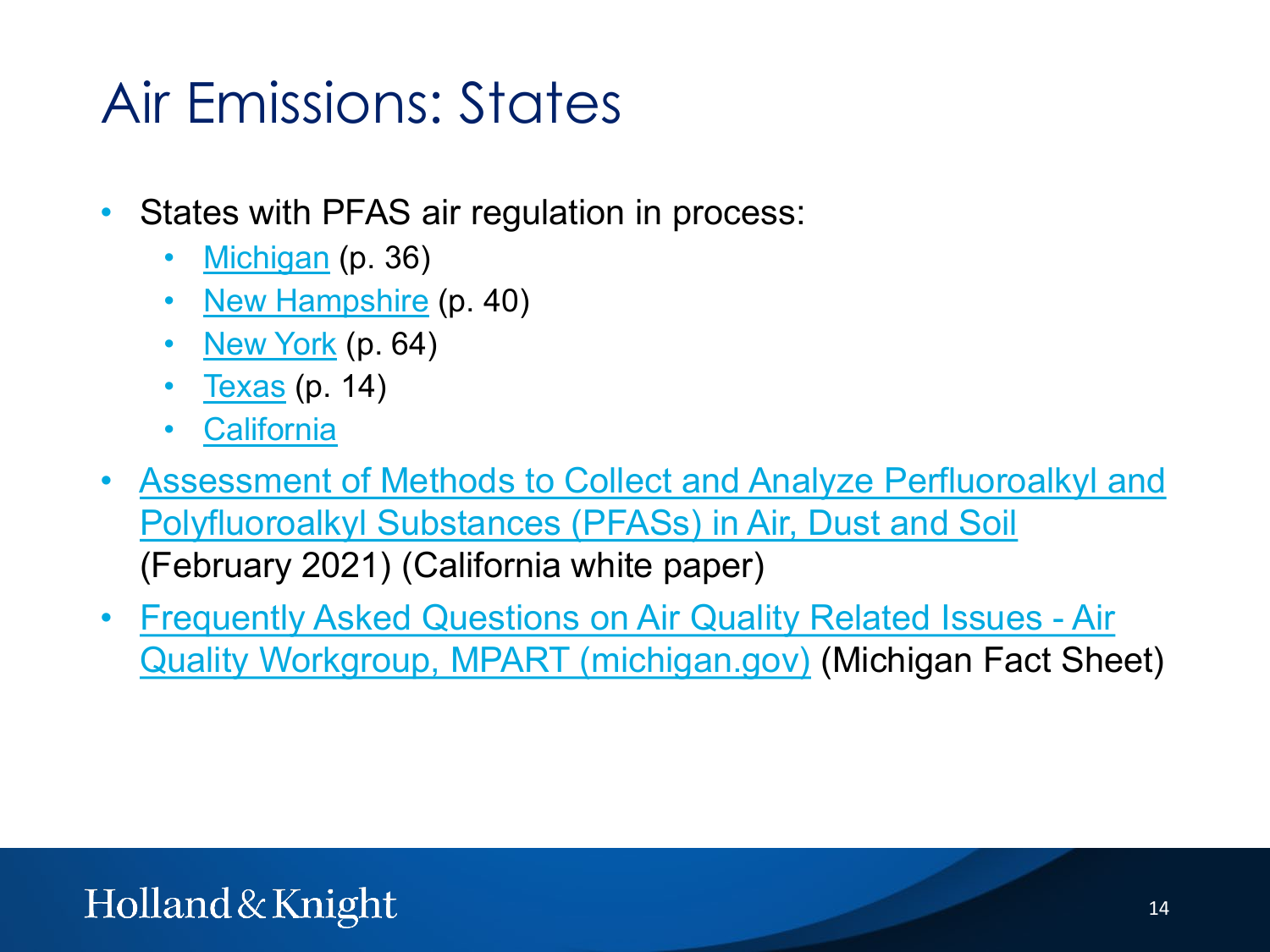### **Biosolids**

- Wastewater residual (sludge) used for land application (beneficial use)
- Regulated under Clean Water Act, Section 405, [33 U.S.C. 1345](https://www.law.cornell.edu/uscode/text/33/1345)
- **[PowerPoint Presentation \(epa.gov\)](https://www.epa.gov/sites/production/files/2020-10/documents/r1-pfas_webinar_day_2_session_6_mills_final.pdf) (PFAS Treatment in Biosolids** – State of the Science, 9/23/20)
- [40 CFR 503](https://www.law.cornell.edu/cfr/text/40/part-503) (PFAS not specified yet)
- [Biennial Reviews of Sewage Sludge Standards | Biosolids](https://www.epa.gov/biosolids/biennial-reviews-sewage-sludge-standards:%7E:text=Clean%20Water%20Act%20(CWA)%20Section,human%20health%20or%20the%20environment.) | US EPA (EPA requirement to review & identify additional toxic pollutants that occur in biosolids and set regulatory standards)
- PFAS were newly-identified in the [Biennial Review No. 8](https://www.epa.gov/biosolids/biennial-report-no-8-reporting-period-2018-2019) (Reporting Period 2018-2019)
- Further evaluation is an EPA priority
- **PFAS [in Residuals | Mass.gov](https://www.mass.gov/info-details/pfas-in-residuals) (Massachusetts regulatory** requirements for testing where permitted for reuse)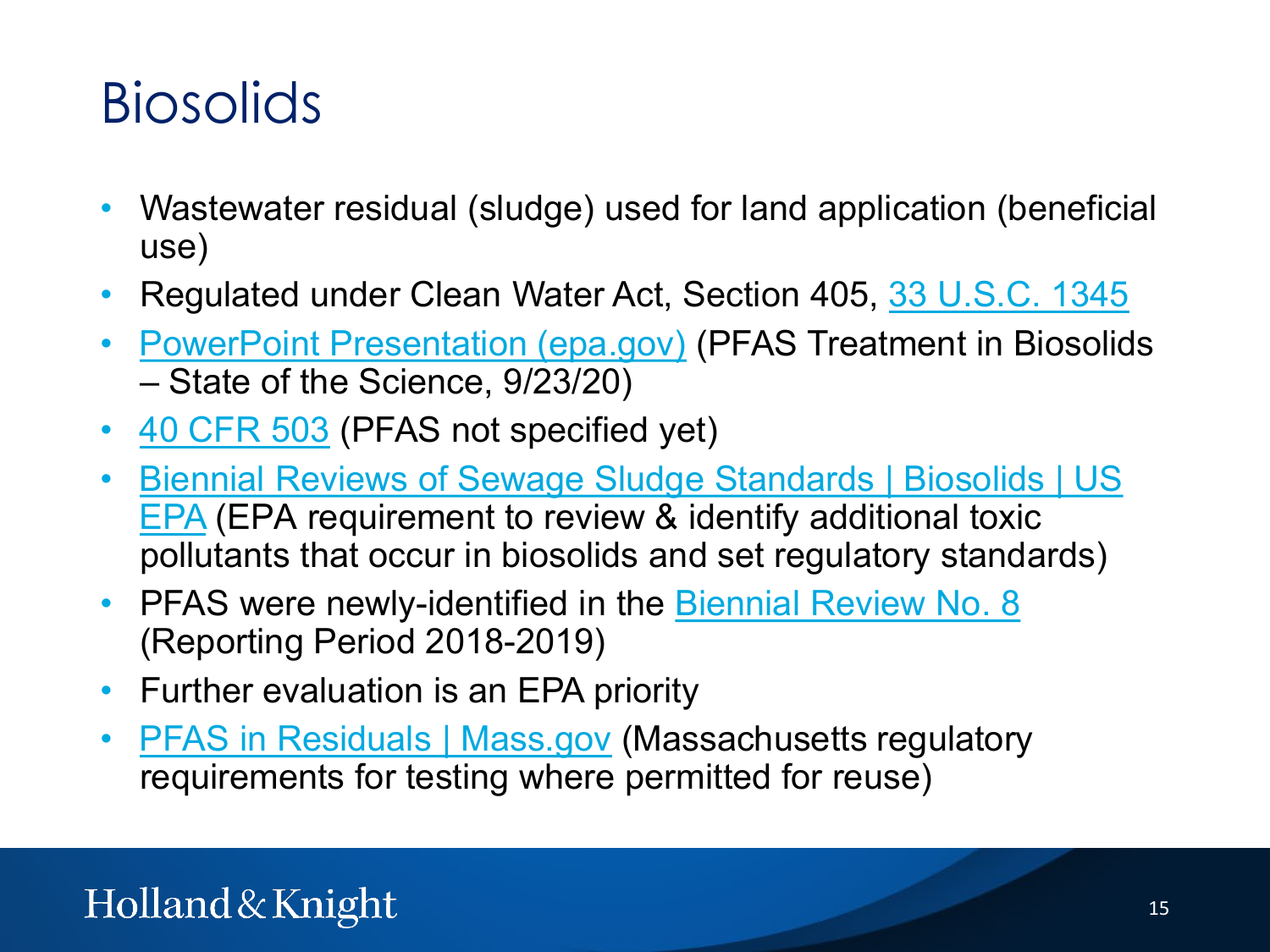### UNITED STATES PFAS REGULATORY STATUS

through July 2021 (Ramboll)

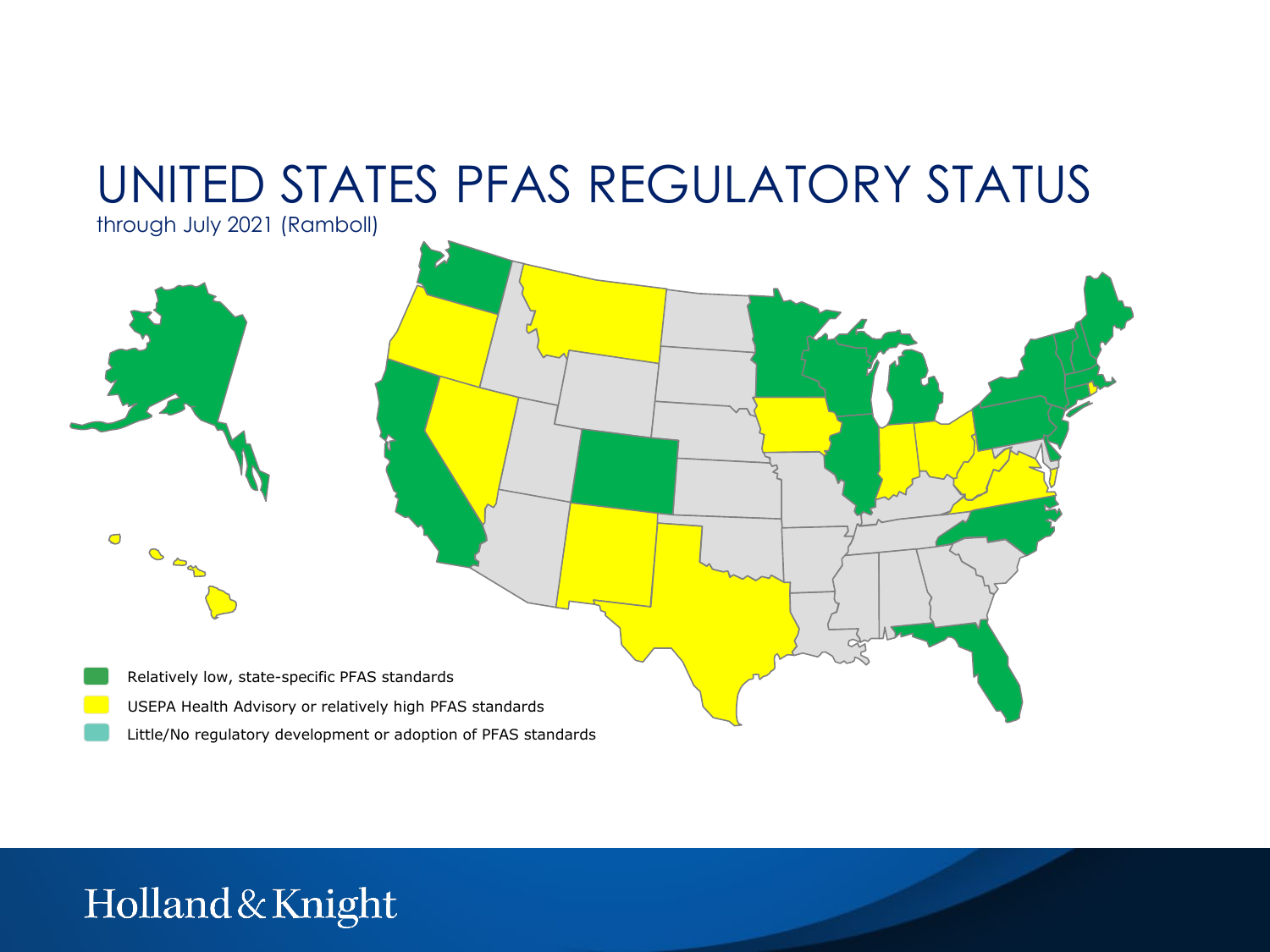# State by State Regulations & Guidance

- Despite the simplicity of the color-coded map, every state is different
- Enforceable regulations vs. advisory/guidance
- PFOA/PFOS vs. broader group (PFAS6, 20, Gen-X)
- What's being regulated?
	- − Drinking water (public & private wells)
	- − Groundwater (source of drinking water?)
	- − Soil (Exposure & Protection of GW & DW)
	- − Release notification
	- − Remediation
- ITRC has the most up-to-date database (but the link can be hard to find)
	- − PFAS [Water and Soil Values Table Excel file](https://pfas-1.itrcweb.org/wp-content/uploads/2021/08/ITRCPFASWaterandSoilValuesTables_JULY-2021-FINAL.xlsx) (updated July 2021)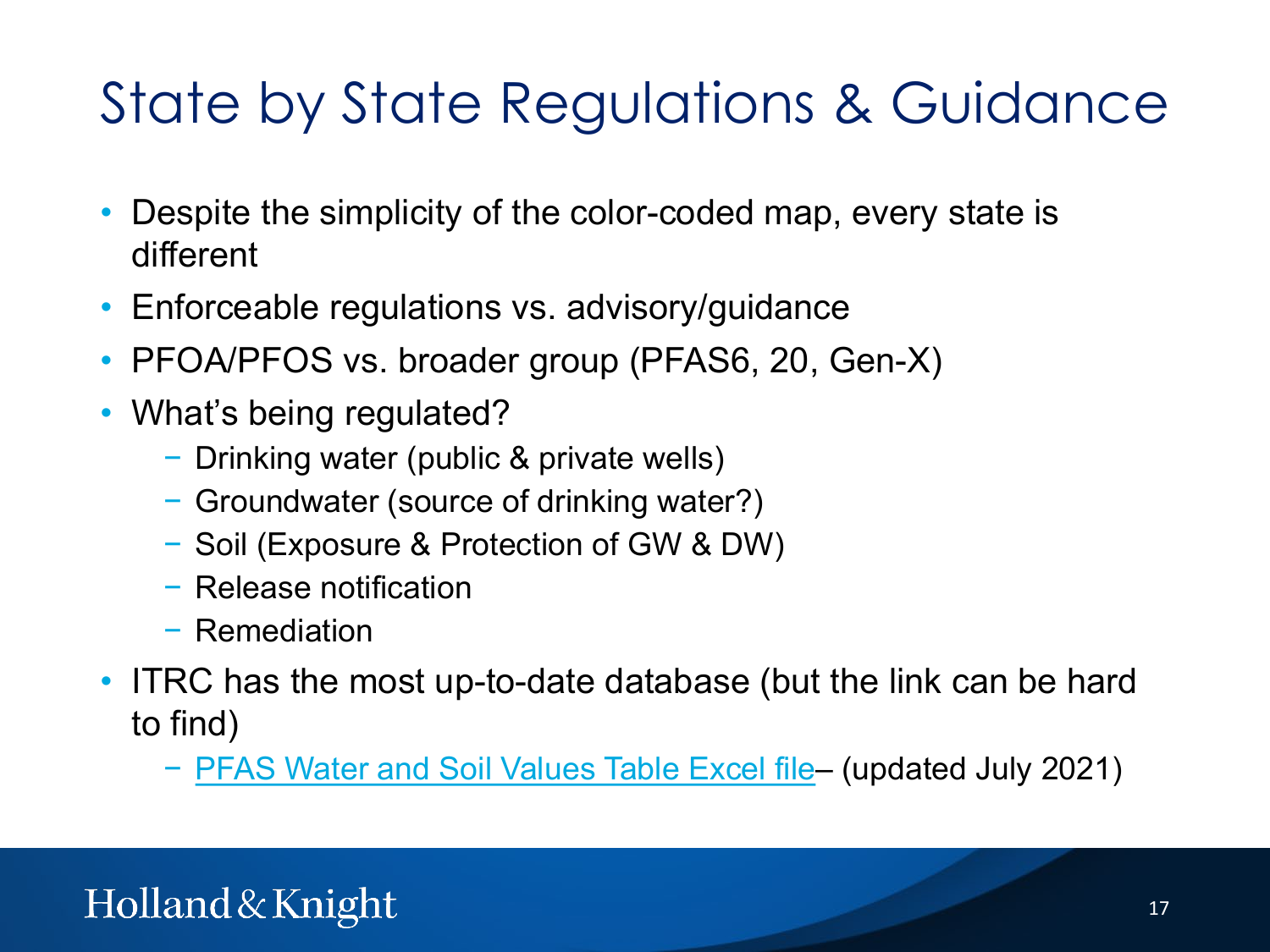### PFAS Food Specific Considerations

- FDA Regulation: July 31, 2020 [Press Release](https://www.fda.gov/food/cfsan-constituent-updates/fda-announces-voluntary-phase-out-industry-certain-pfas-used-food-packaging) (Voluntary 3-year Phase-out of short-chain PFAS beginning January 2021, plus 18 months to exhaust stocks)
- Currently 15 Food Contact Notices by 4 manufacturers under the [Food Contact Substances Review Program](https://www.fda.gov/food/inventory-effective-food-contact-substance-fcs-notifications/about-fcs-review-program)
- Replaced prior long-chain PFAS which were eliminated in 2011
- [Keep Food Containers Safe from PFAS](https://www.congress.gov/116/bills/hr2827/BILLS-116hr2827ih.pdf) Act Proposed May 2019, would amend [21 U.S.C. 348](https://www.law.cornell.edu/uscode/text/21/348) (h)(6) (food contact substance prohibition)
- State law prohibitions (PFAS use in food contact)
	- [New York](https://legislation.nysenate.gov/pdf/bills/2019/S8817) (December 2020)
	- [Washington](https://app.leg.wa.gov/RCW/default.aspx?cite=70A.222.070) (2018)
	- [Maine](https://www.maine.gov/dep/safechem/packaging/LD1433-PL277.pdf) (June 2019)
	- [California](https://leginfo.legislature.ca.gov/faces/billTextClient.xhtml?bill_id=202120220AB1200) (pending March 2021)
	- [Vermont](https://legislature.vermont.gov/Documents/2022/Docs/ACTS/ACT036/ACT036%20As%20Enacted.pdf) (May 18, 2021)
- Example: Recent [study](https://www.sciencedirect.com/science/article/abs/pii/S0045653521007074?via%3Dihub) of straws showed plant-based straws contained PFAS, including PFOA and PFOS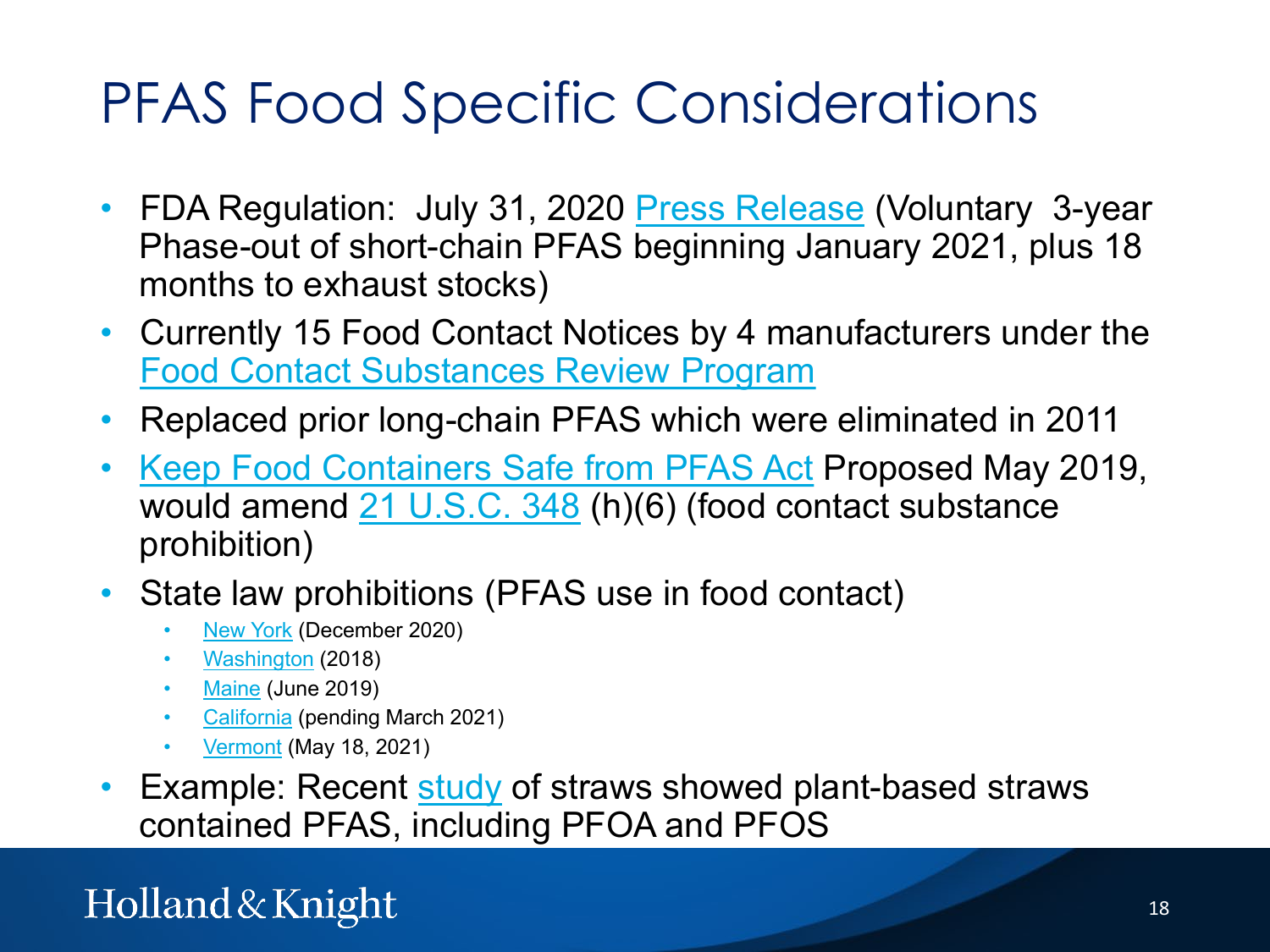# Evolving Theories of Liability

- Consumer Class Actions based on misrepresentation theories that food packaging is not biodegradable or compostable because PFAS is a "forever chemical"
	- *Digiacinto v. Albertsons Companies, Inc. et al.*, 3:20-CV-03382 (N.D. Cal. May 18, 2020)
	- *Ambrose v. Kroger Co.*, 3:20-cv-04009, (N.D. Cal. June 16, 2020)
	- *Nguyen v. Amazon.com, Inc.*, 4:20-cv-04042 (N.D. Cal. June 17, 2020)
- Damage to dairy operations because PFAS consumed by dairy cattle caused loss of Grade A permit for milk production
	- *Schaap v. 3M Co.*, No. 2:19-cv-00105 (D. N.M. Feb. 7, 2019)
- Environmental Groups **[Petition](http://blogs.edf.org/health/files/2021/06/PFAS-Petition-to-FDA-FINAL-6-1-21.pdf) FDA** (June 3, 2021)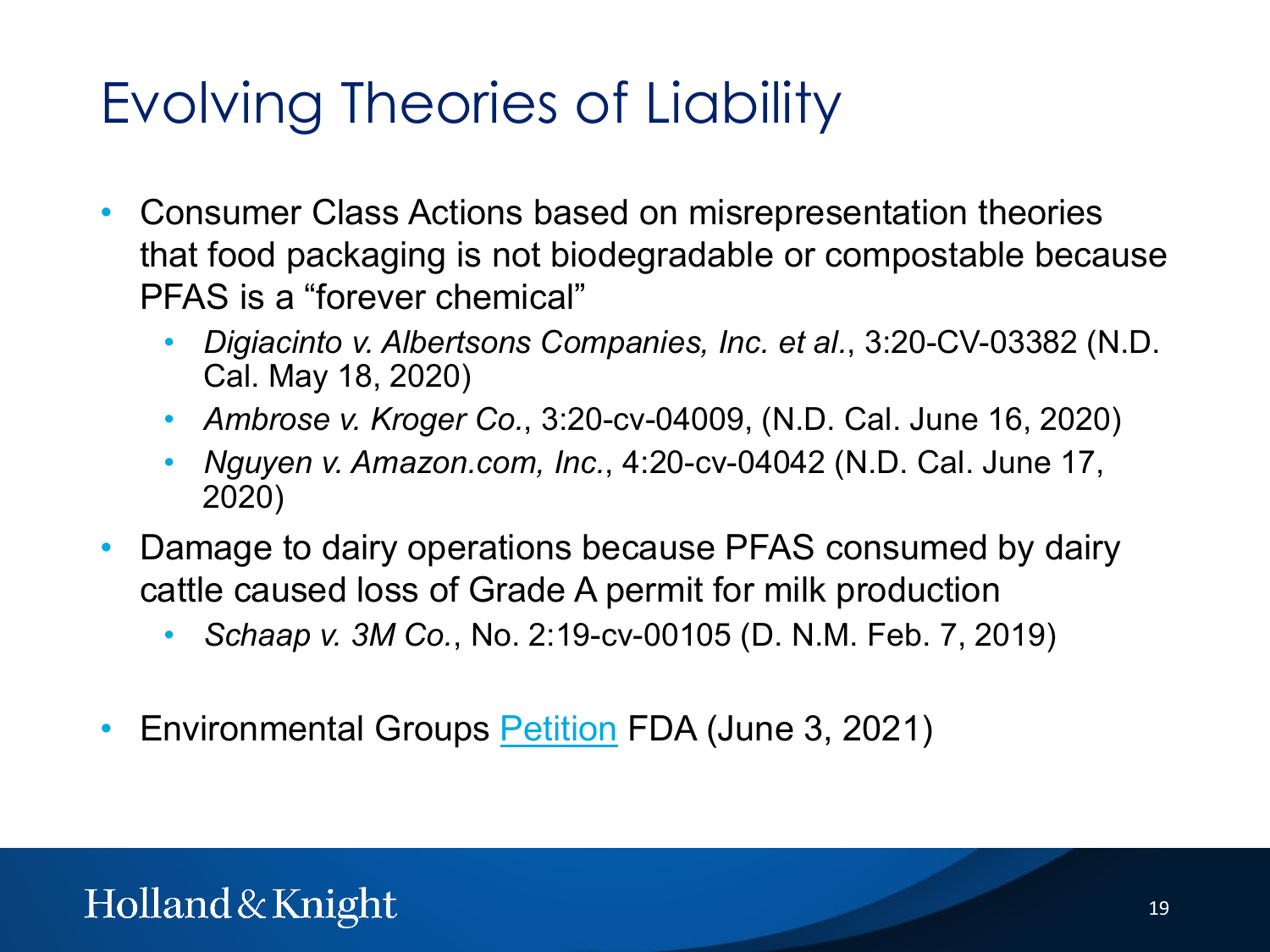# PFAS and Beyond – Final Thoughts

- All emerging contaminants present regulatory and litigation risk
- Even non-binding governmental pronouncements can have cascading effects (like the ethylene oxide litigation craze)
- Litigation theories are just as emerging as the contaminants themselves
	- − No longer traditional remediation claims (although those still exist)
	- − Natural Resource Damages (NRD) claims likely to rise as science improves, including analytical methods & toxicology for compounds beyond PFOA/PFOS
	- − Class actions will increase, even for plaintiffs who are never sickened
	- − False representation and similar "marketing" claims will increase due to public perception of harm
	- − Record-keeping burdens will increase & will provide a road-map to liability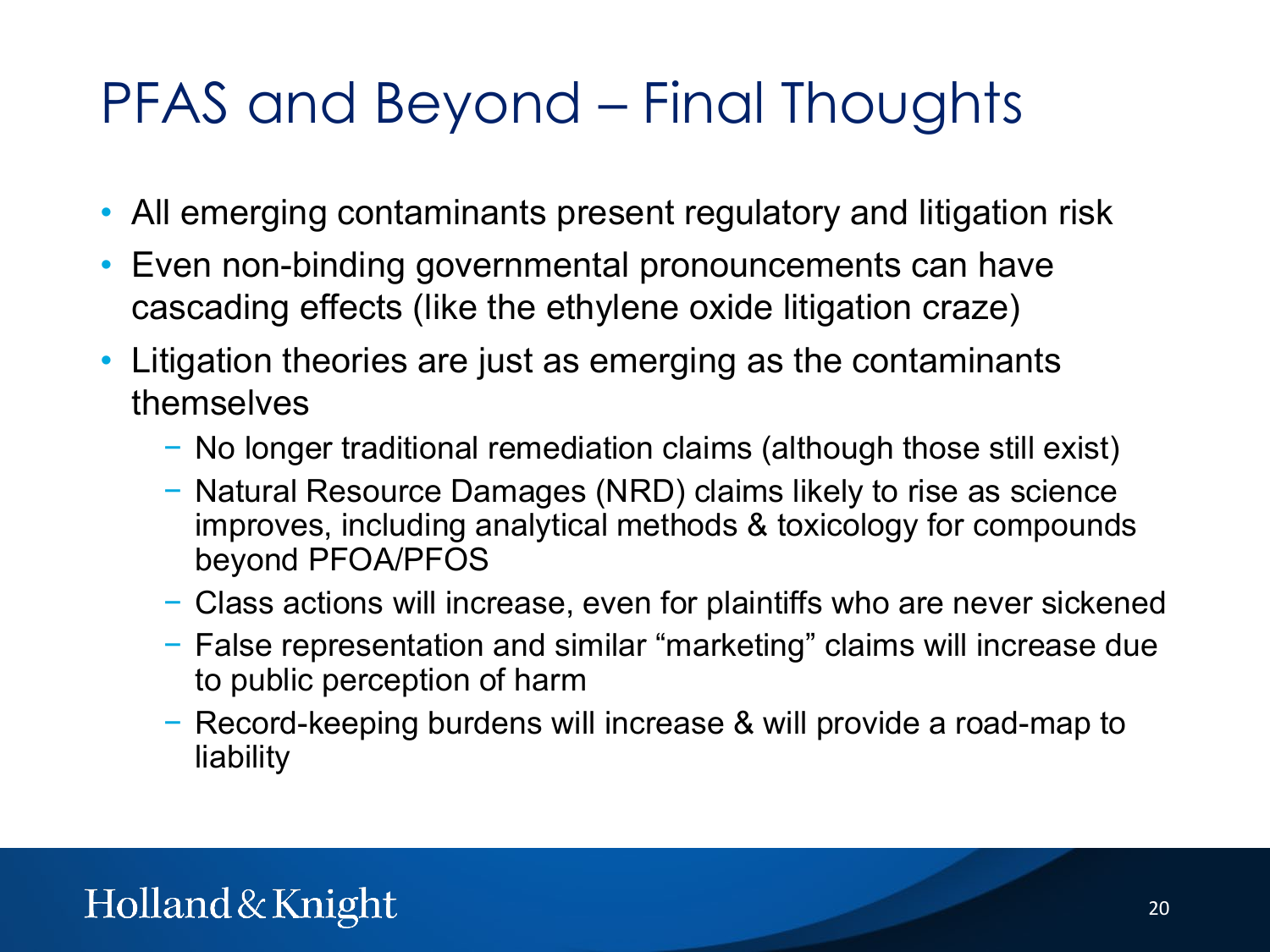#### **Questions?**

**Thank you**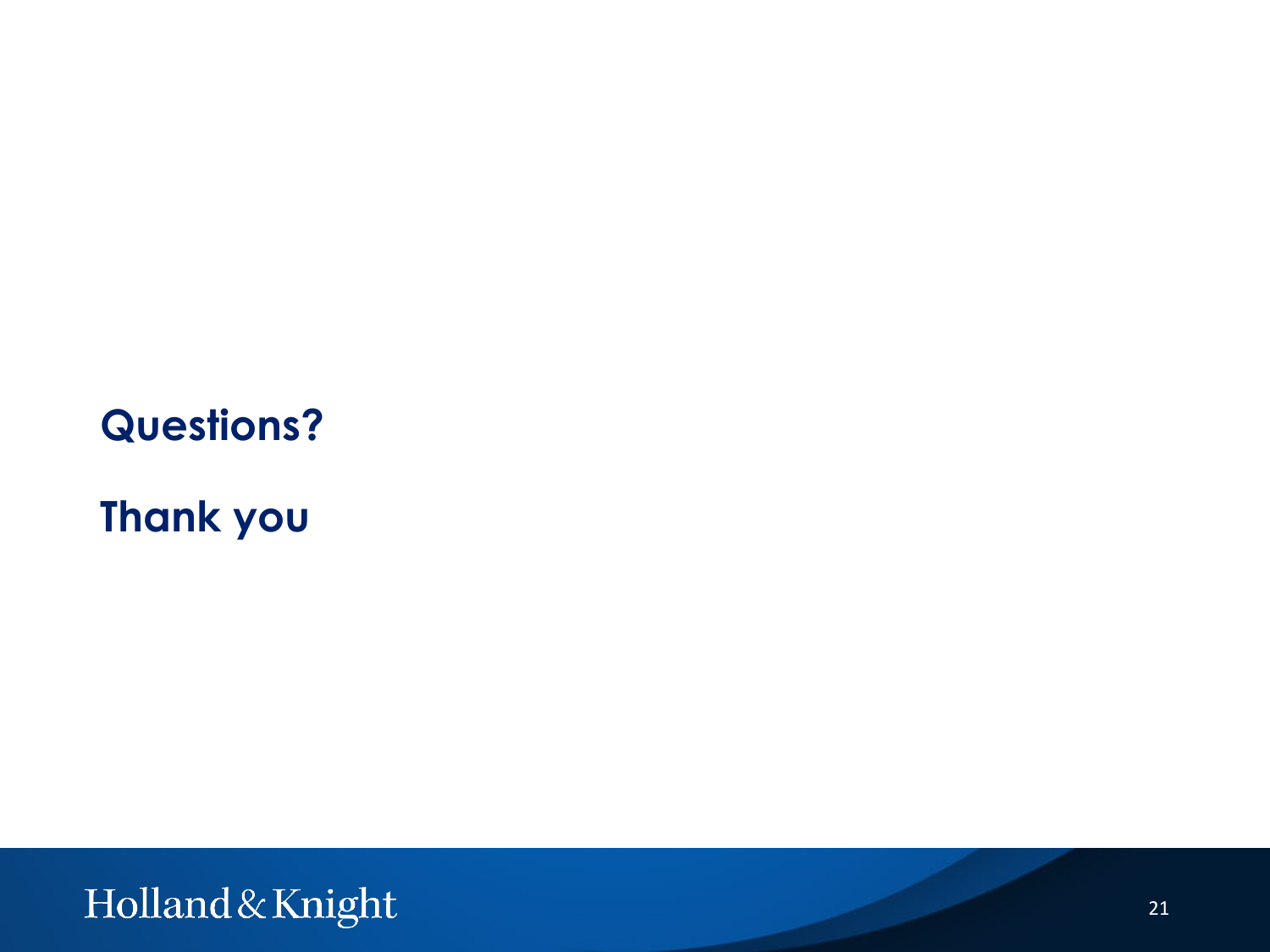### Speaker Bio

#### **Dianne R. Phillips**



Dianne R. Phillips

Partner

Boston

[Dianne.Phillips@hklaw.com](mailto:Dianne.Phillips@hklaw.com)

617.573.5818

[Dianne R. Phillips](https://www.hklaw.com/en/professionals/p/phillips-dianne-r) is an attorney in Holland & Knight's Boston office who concentrates her practice in litigation, regulatory, energy and environmental law. As former assistant general counsel for Suez LNG North America LLC and its wholly owned subsidiary, Distrigas of Massachusetts LLC, Ms. Phillips was involved in all aspects of regulatory compliance for the nation's oldest, continuously operating liquefied natural gas (LNG) import terminal located in Everett, Mass., including safety and security. Her LNG experience includes advising clients with respect to specialized regulatory compliance under 49 C.F.R. Part 193 and NFPA 59A.

Ms. Phillips' environmental practice focuses on brownfields redevelopment and remediation, including former military installations, former manufactured gas plants (MGPs) per- and polyfluoroalkyl substances (PFAS) sites, and vapor intrusion sites. She requiarly advises developers, lenders and investors in real estate transactions involving contaminated property, enforcement defense, regulatory compliance, due diligence, and complex project development and permitting matters, including those under the National Environmental Policy Act (NEPA) and the National Pollutant Discharge Elimination System (NPDES), among others.

- **Energy**
- Environment/Environmental Advocacy
- Environmental Litigation
- Litigation and Dispute Resolution
- Land Use and Government
- Water Law
- Climate Change
- **Pipelines**
- Albany Law School, J.D., summa cum laude
- Cornell University, B.S.
- Massachusetts
- New York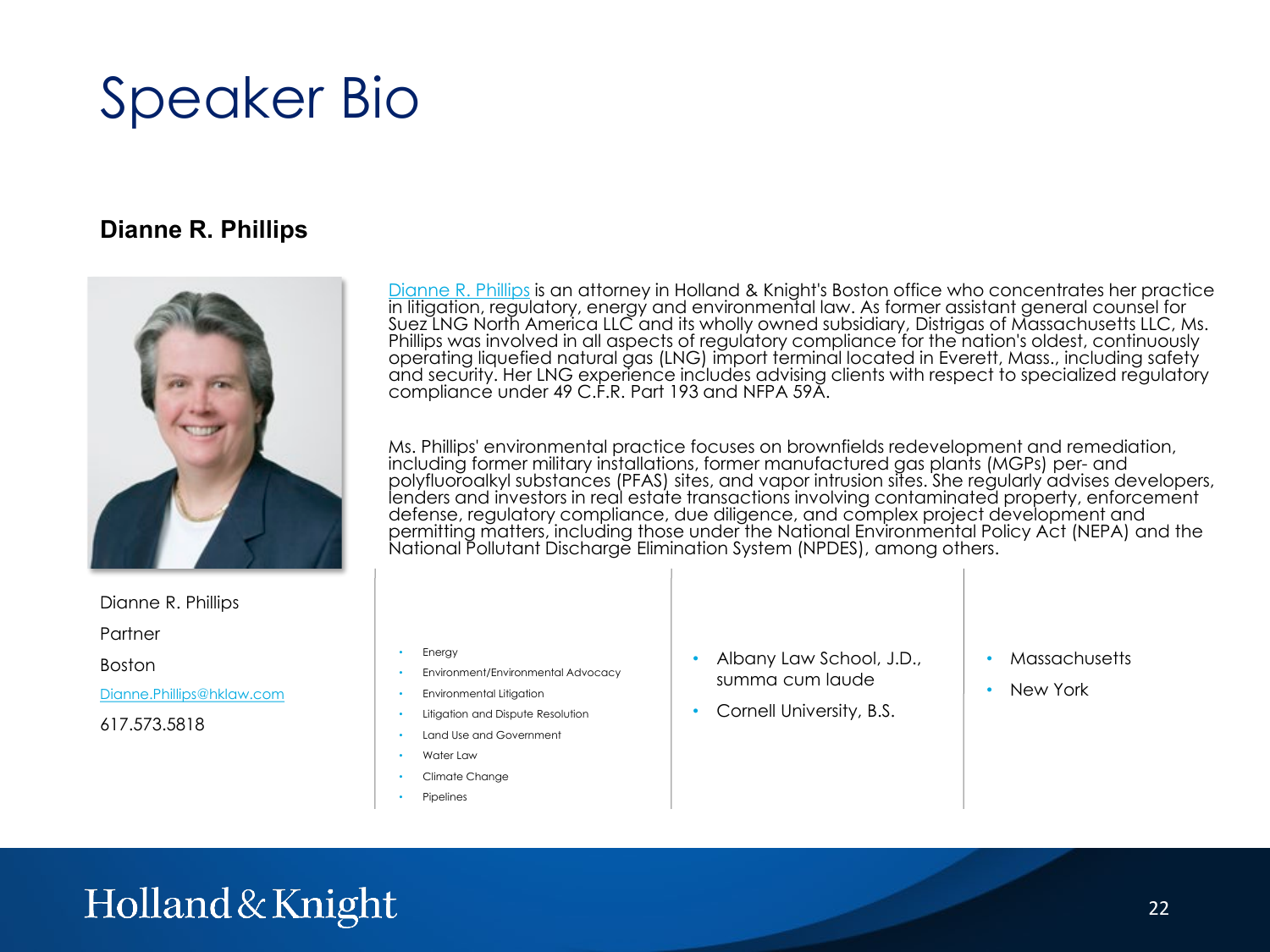## Select PFAS Publications

- [EPA Finalizes 2021 Multi-Sector General Permit](https://www.hklaw.com/en/insights/publications/2021/01/epa-finalizes-2021-multi-sector-general-permit) (January 27, 2021)
- [EPA Memo Confirms Pending NPDES](https://www.hklaw.com/en/insights/publications/2020/12/epa-memo-confirms-pending-npdes-plan-to-monitor-pfas) Plan to Monitor PFAS (December 15, 2020)
- MassDEP Seeks to Impose Its PFAS [Monitoring Requirements in](https://www.hklaw.com/en/insights/publications/2020/07/massdep-seeks-to-impose-its-pfas-monitoring-requirements)  NPDES Permits (July 15, 2020)
- MassDEP Requests EPA Add PFAS [to Monitoring Requirements](https://www.hklaw.com/en/insights/publications/2020/06/massdep-requests-epa-add-pfas-to-monitoring-requirements)  Under the 2020 MSGP (June 8, 2020)
- [Top 10 Things You Should Know About PFAS: Real Estate and](https://www.hklaw.com/en/insights/publications/2020/05/top-10-things-you-should-know-about-pfas) Corporate Due Diligence (May 29, 2020)
- [Environmental Protection Agency Extends PFOA/PFOS](https://www.hklaw.com/en/insights/publications/2020/04/environmental-protection-agency-extends-pfoapfos-comment-deadline) Comment Deadline to June 10, 2020 (April 28, 2020)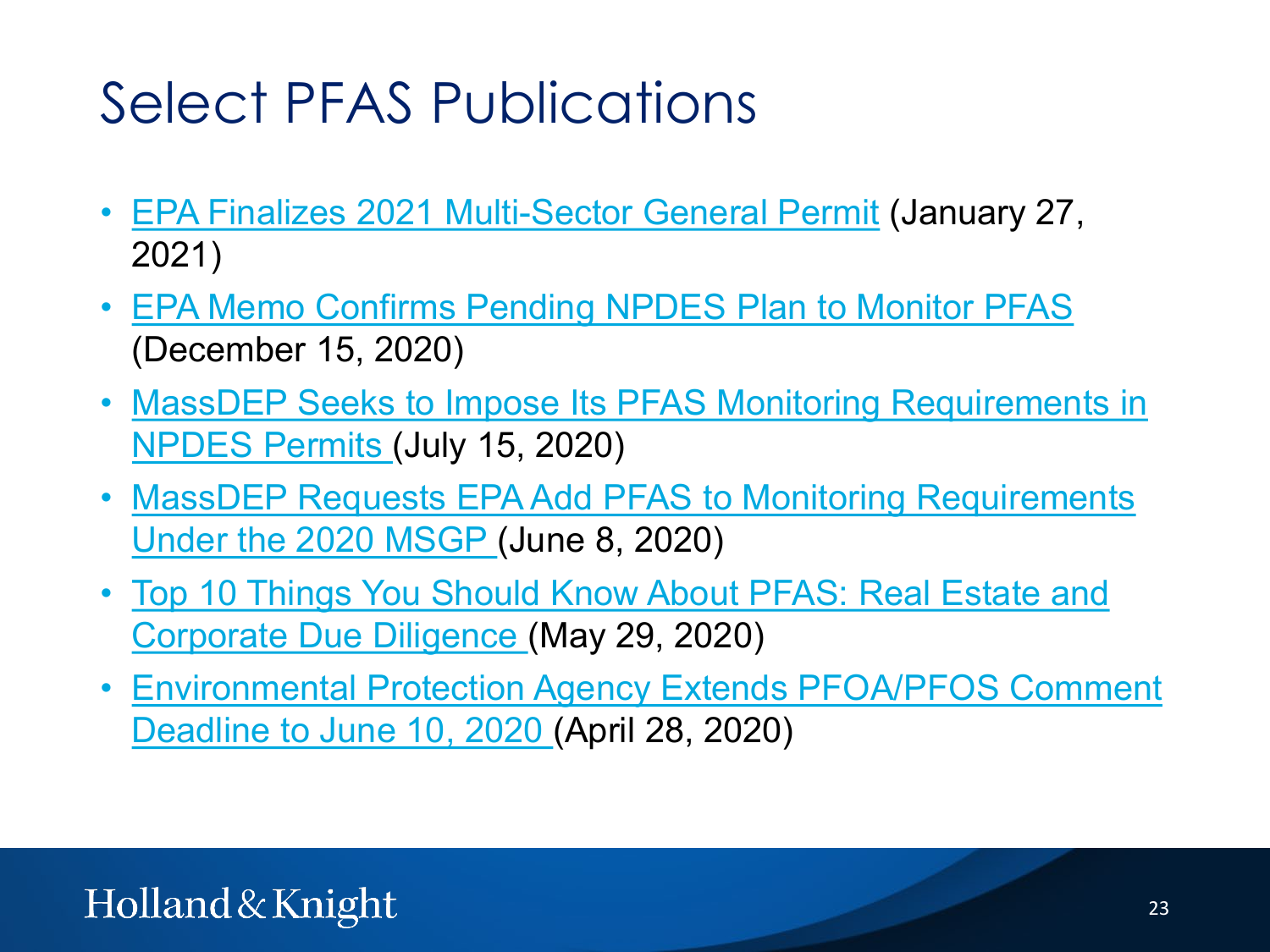### Select PFAS Publications

- EPA Issues Draft Interim PFAS [Guidelines for Public Comment](https://www.hklaw.com/en/insights/publications/2019/04/epa-issues-draft-interim-pfas-guidelines-for-public-comment) (April 29, 2019)
- [More Requirements and More Uncertainty -](https://www.hklaw.com/en/insights/publications/2019/04/more-requirements-and-more-uncertainty-new-york-pfas-update) New York PFAS Update (April 22, 2019)
- [More Congressional Scrutiny of the Federal Government's PFAS](https://www.hklaw.com/en/insights/publications/2019/03/more-congressional-scrutiny-of-the-federal-governm) Efforts (March 8, 2019)
- Update on PFAS [Toxicity Assessments](https://www.hklaw.com/en/insights/publications/2019/03/update-on-pfas-toxicity-assessments) (March 5, 2019)
- [EPA Releases Anticipated PFAS](https://www.hklaw.com/en/insights/publications/2019/02/epa-releases-anticipated-pfas-action-plan) Action Plan (February 15, 2019)
- MassDEP Issues Decision on PFAS Petition While Feds [Reportedly Will Punt \(January 29, 2019\)](https://www.hklaw.com/en/insights/publications/2019/01/massdep-issues-decision-on-pfas-petition-while-fed)
- **MassDEP [to Act on Petition to Regulate Entire Class of PFAS](https://www.hklaw.com/en/insights/publications/2019/01/massdep-to-act-on-petition-to-regulate-entire-clas)** (January 17, 2019)
- MassDEP [to Hold Public Meeting on Petition to Regulate Entire](https://www.hklaw.com/en/insights/publications/2019/01/massdep-to-hold-public-meeting-on-petition-to-regu) Class of PFAS Chemicals (January 10, 2019)